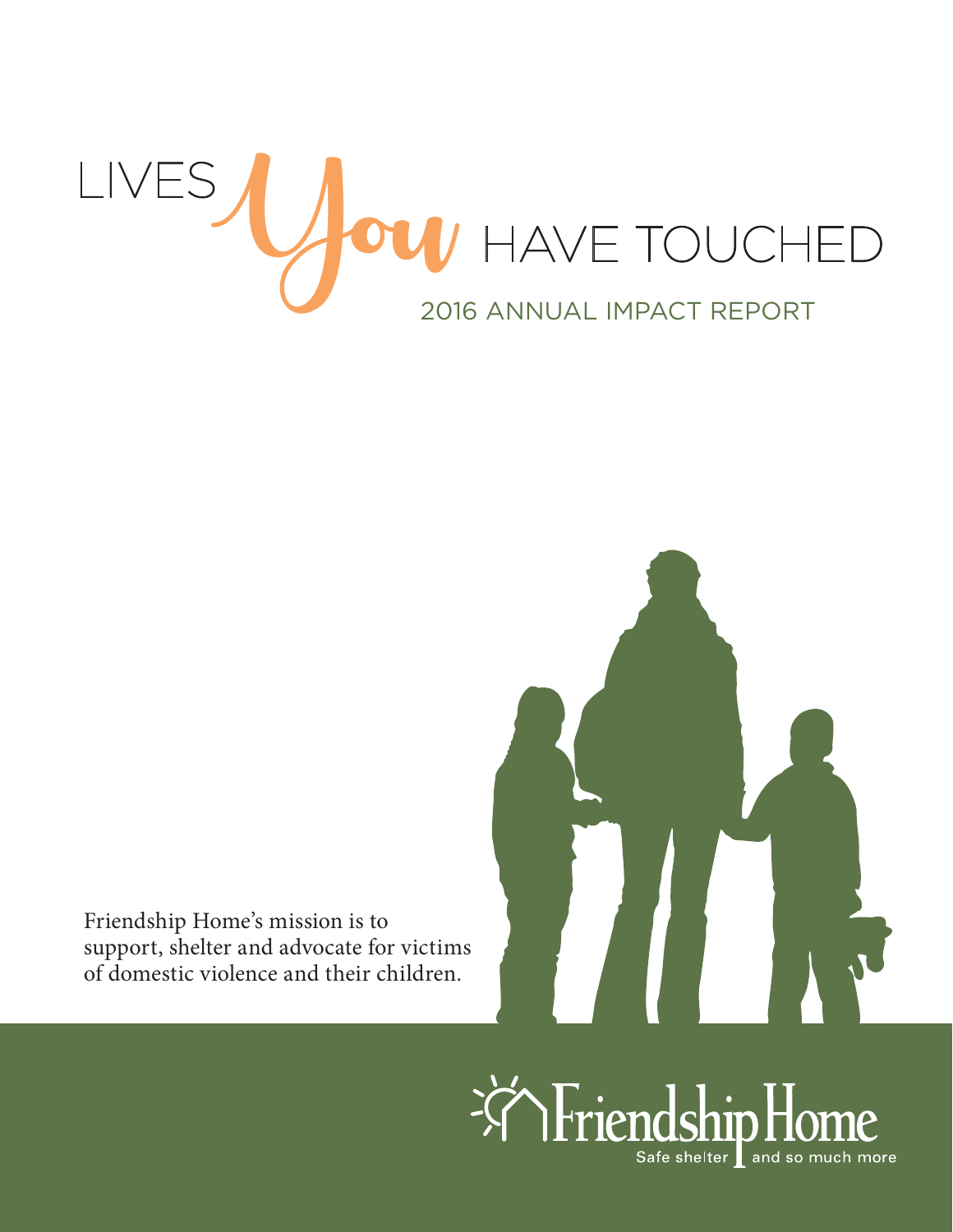## BOARD OF DIRECTORS

**Kris Baack Joel Bacon Gwen Batcher Kirstie Engel Matt Ferris Becky Ferguson Gene Garza Mary Jo Gillespie Debbie Gaspard Perry Haralson Ruth Hietbrink Ben Kopsa**

**Charlotte Liggett Doug McDaniel Jim McFarland Jill Miller Mac Rodgers Darcie Ross Krystal Siebrandt Erin Soper Susan Swanson Wade Walkenhorst Lincoln Zehr**

"*I connect with Friendship Home's mission through the work it does for children. Every day I go home to my two boys who enjoy a stable, predictable home. I pray that through the work of Friendship Home, some day every child in Lincoln can feel loved and safe in their own home.*"

– Perry Haralson, Friendship Home Board Member

### 2016 FUNDING SOURCES TOTAL BUDGET = \$1,981,968



## A MESSAGE FROM OUR EXECUTIVE DIRECTOR

Dear Friends,

Rosa was bruised from head to toe when she arrived at Friendship Home with her three small children. Leah and her newborn had to leave everything behind when she fled her husband's violence for shelter at Friendship Home. Tara brought her two teenagers into Friendship Home when her husband threatened to take a chainsaw to her body.

Domestic violence can happen to anyone. Rosa could be your next door neighbor, maybe Tara is your child's teacher, perhaps Leah is your co-worker, your sister or your best friend.

While their lives are different, they have one thing in common: YOU.

YOU were in their corner from the moment they arrived at our door. It was YOUR support that provided them with safe shelter. It was YOUR generosity that allowed them the services they needed to rebuild their lives.

From Rosa, Leah, Tara and their children, and from all of us at Friendship Home, thank you for saving and changing lives!

Sincerely,

Amy Evans

## 2016 ACCOMPLISHMENTS

• 1,606 victims of domestic violence were provided with supportive services and/or shelter when they fled from an abusive partner.

• The first expansion of emergency shelter in over a decade came when Friendship Home added six 'single family shelter' units for a period of two years.

• A full-time Health Care Navigator was added to our staff. This individual will assist in reducing or eliminating barriers to medical/ behavioral care that victims need.

• Completion of our facility renovation and restoration: "Kiewit Project." This multi-project grant has improved the appearance and safety of our facilities, and the quality of the environments.

• Received Charity Navigator's highest rating of four stars, indicating how efficiently we utilize financial support to sustain our programs and services.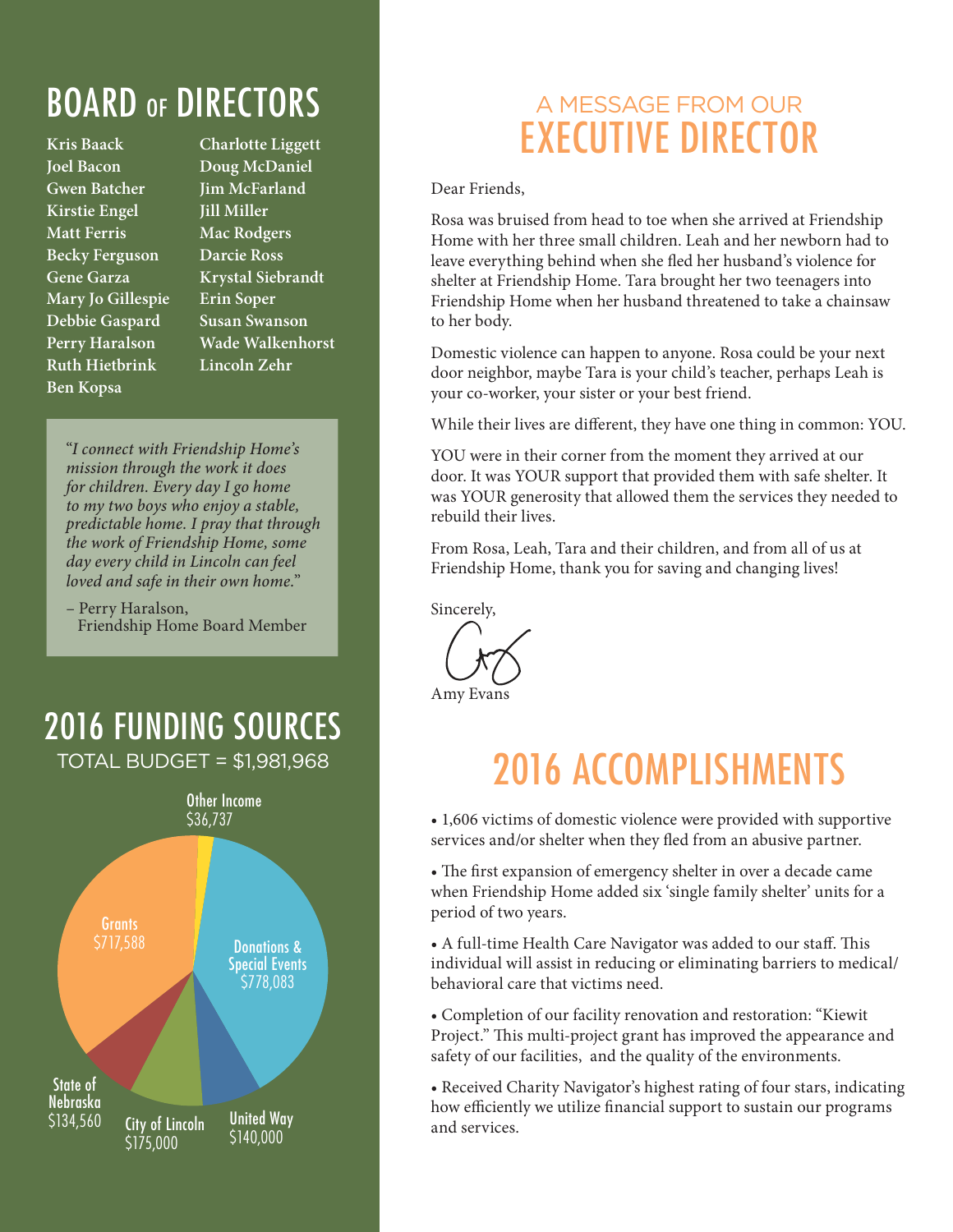# LIVES YOU HAVE TOUCHED

As we look at our statistics from the past year, we are struck by how vital our services continue to be for our community. The numbers show the real and undeniable need for comprehensive domestic violence services. Because of you, as long as this need continues, Friendship Home will be there to offer safety, support and solutions for individuals and families escaping domestic violence. Thank you!

#### 22,264 safe bed nights

were provided for 644 victims of domestic violence.

62% of those sheltered were children.

40,941 nutritious meals were served.

Friendship Home has one communal shelter, 12 single family shelter apartments and 7 tranisitional housing apartments for a total of 121 shelter beds.

#### 1,270 victims received pre-shelter services,

such as safety planning, counseling and strategizing next steps while waiting for safe shelter.

### 2,200 volunteers spent 11,652 hours

working around shelter and at special events.

#### Lives are rebuilt.

What is not quantifiable is the support, encouragement and myriad of services we offer victims to help them achieve the future they want for themselves and their children – one free of violence and fear.



The work we do on behalf of victims of domestic violence now has an invaluable impact on their children and on the future of our community as well. Children can recover if the violence is eliminated and proper supports and opportunities for recovery are provided. Our work with mothers and their children is how we ultimately achieve our vision of ending domestic violence.

### FROM THOSE WE HAVE SERVED

"*Friendship Home was my family's safe place after my husband choked and beat me in front of my boys twice in one day. Friendship Home helped us be safe and find resources in the community to move ahead.*"

– Renee

"*My dad shoved my mom. It happened a lot. I was happy when we left because sometimes the pushing and shoving left black and blue spots. My mom doesn't have those spots anymore. That makes me happy.*" – Elijah, age 6

"*I want to thank everyone who made it possible for me and my child to live a safe life. Even though things are hard now, I know that in the end it will be a whole lot better! You gave me the chance to change my life and to better my child's. No one can put a price on that.*" – Annemarie